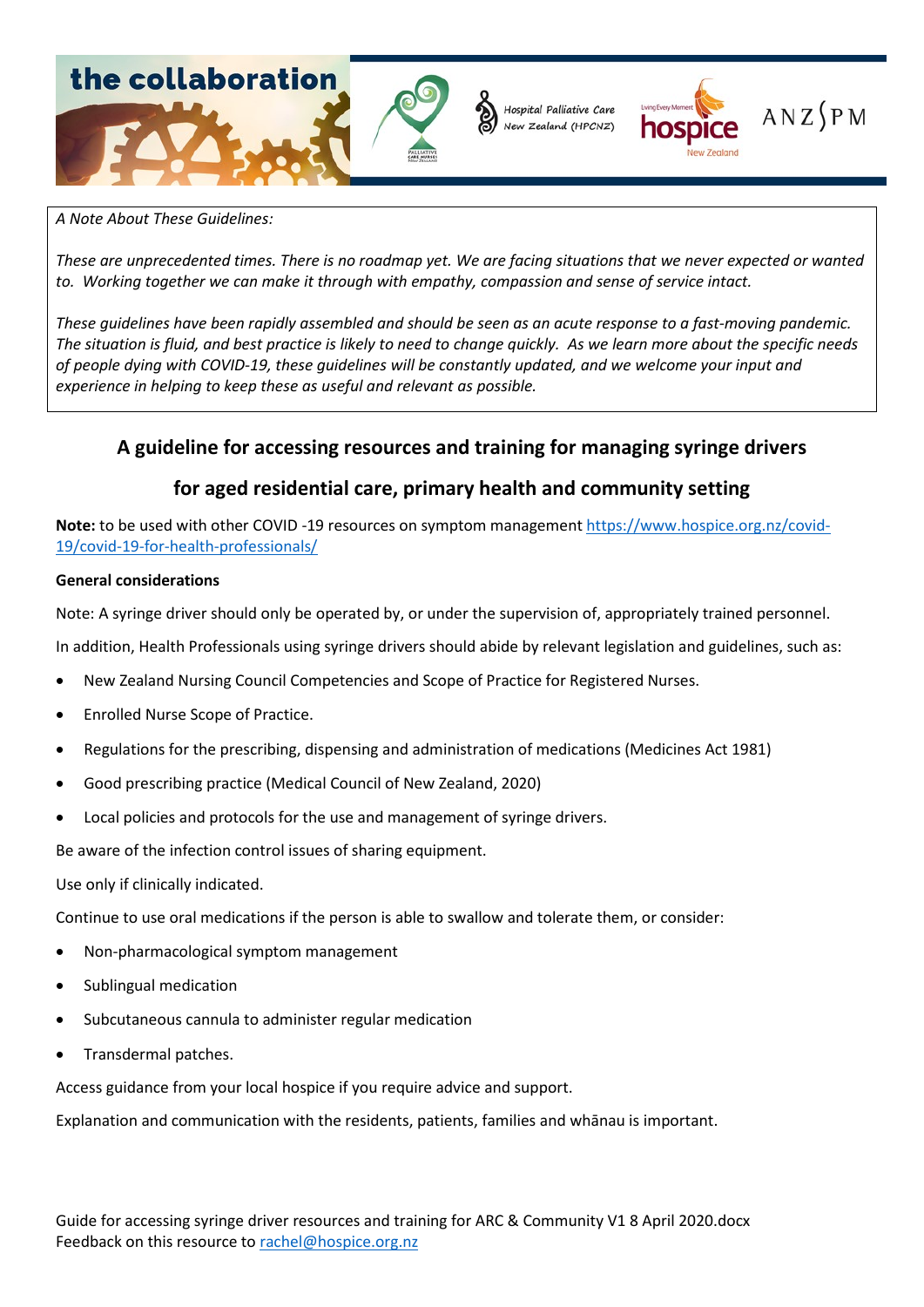

### **Prescribing medications for use in a syringe driver**

- Work with your GPs and pharmacies to ensure you have adequate stock of medications to ensure availability for symptom management.
- All prescribing should be based on clinical assessment and identified need.
- Refer to:
	- o local prescribing guidelines for last days of life care or
	- o resources on the Hospice New Zealand COVID -19 site
	- o [Te Ara Whakapiri Guidance for the Last Days of Life](https://www.health.govt.nz/publication/te-ara-whakapiri-principles-and-guidance-last-days-life) for prescribing advice and algorithms
- Access the advice of the hospice specialist palliative care team if symptoms are complex.
- Prescribing anticipatory medication for syringe drivers is not recommended.

### **Training**

Registered Nurses should be trained and competent to set up and manage syringe drivers.

However, due to the COVID-19 restrictions, hospices are not currently able to deliver the Hospice New Zealand Syringe Driver Competency Programme.

- $\circ$  Current certification will be extended for six months and then reviewed.
- o Training and assessment will be resumed in due course.

Meanwhile, as an online alternative, you will find some resources to support your practice here:

<https://www.hospice.org.nz/covid-19/covid-19-for-health-professionals/sd-resources/>

### **Video on setting up a T34 Syringe Driver**

<https://www.youtube.com/watch?v=kcifvE5pZYc&feature=youtu.be>

### **Video on insertion and checking**

<https://www.youtube.com/watch?v=RArCEW13ql4&feature=youtu.be>

### **Access to online training**

Hospice Waikato has generously made their online training temporarily available for those that wish to access it. No fee will be incurred.

Go to<https://www.hospicewaikato.org.nz/education-item/online-learning>

Look for the logo and follow the instructions



This opportunity will be available until the end of May and then access reviewed. Note: this will not replace the full competency training.

Guide for accessing syringe driver resources and training for ARC & Community V1 8 April 2020.docx Feedback on this resource to [rachel@hospice.org.nz](mailto:rachel@hospice.org.nz)